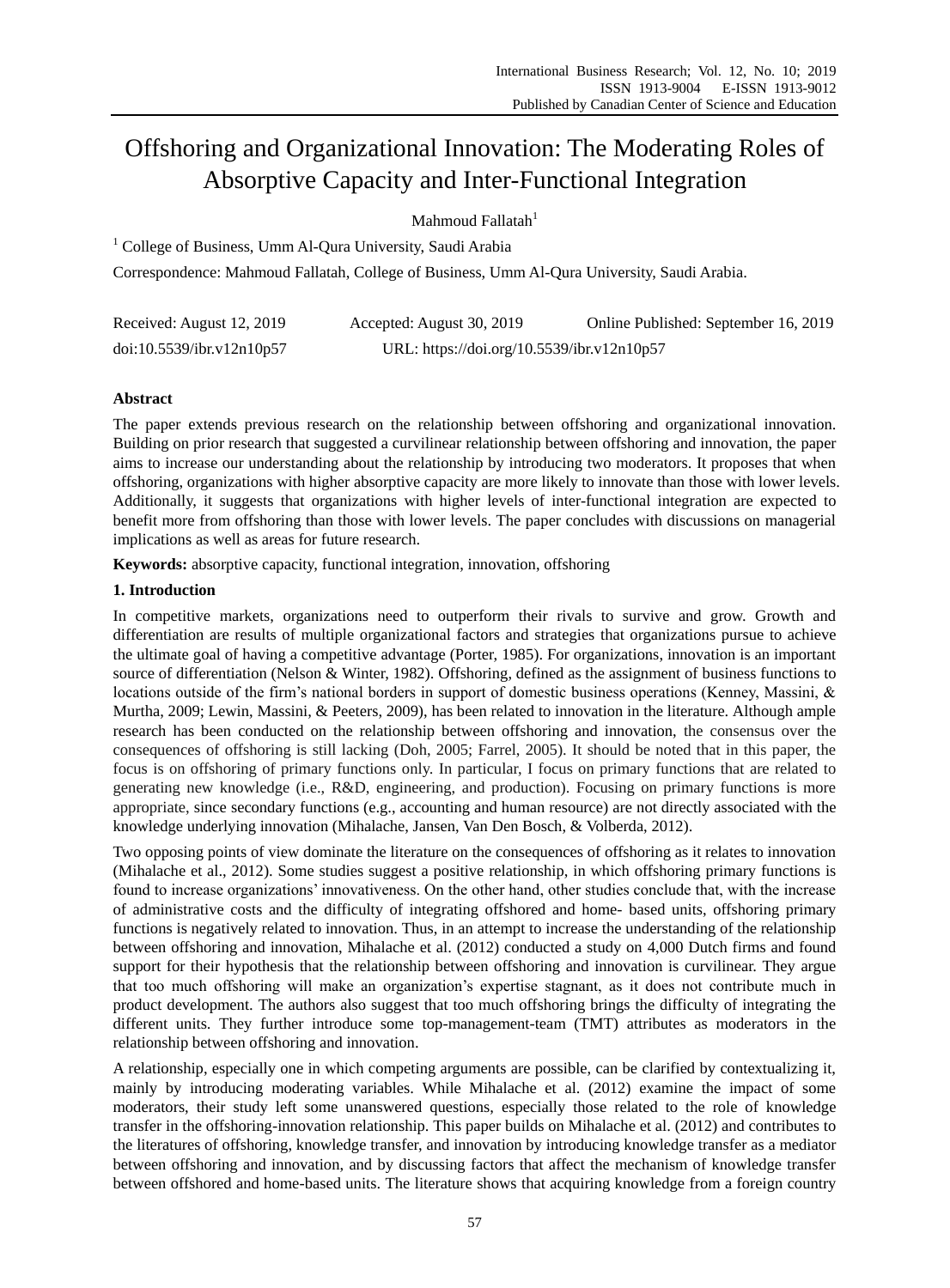is one of the goals of offshoring (e.g., Chung & Yeaple, 2008). The acquired knowledge from offshored units then needs to be transferred and shared among organizational units to stimulate their ability to generate new knowledge and eventually contribute to their innovativeness (Kogut & Zander, 1992; Tsai & Ghoshal, 1998). In addition to the mediating role of knowledge transfer, this paper proposes two important factors that moderate the offshoring-innovation relationship.

First, I propose that absorptive capacity (Cohen & Levinthal, 1990) moderates the relationship between offshoring and innovation. Specifically, I argue that organizations with higher absorptive capacity are better positioned to capitalize on the knowledge available in foreign countries. Second, because functional units are geographically dispersed, the role of integration becomes vital between offshored and home-based units. Inter-functional integration facilitates knowledge transfer and information flow between offshored and home-based units to serve the overall objective of organizational innovation (Teece, 1996). While offshoring at a moderate level might generally have a positive impact on organizational innovativeness, absorptive capacity and inter-functional integration provide a better understanding of when and what organizations are more likely to innovate as a result of offshoring innovation-related functional units.

The remainder of the paper is structured as follows. Next, I provide a brief theoretical background about offshoring, knowledge transfer, and their influence on innovation. Then, I present several arguments that explain the role of absorptive capacity and inter-functional integration in the relationship between offshoring and innovation.

Finally, I conclude with a discussion of the paper's core idea, along with managerial implications, limitations, and future research.

#### **2. Theoretical Background and Propositions Development**

#### *2.1 Offshoring, Knowledge Transfer and Innovation*

The unit of analysis in this paper is at the firm-level, so the term "innovation" in this paper refers to organizational innovation. The literature provides different definitions of innovation, but almost every definition of innovation includes at its core the concept of "newness" (Gupta, Tesluk, & Taylor, 2007). For example, Tushman and Moore (1982) defined innovation as new products and processes, while Van de Ven (1986) defined it as a new idea, which may be a recombination of old ideas, a scheme that challenges the present order, a formula, or a unique approach. Others have adopted the "Schumpeterian" way in viewing innovation as emerging from the active combination of people, knowledge, and resources (Dougherty, 1992; Hargadon & Sutton, 1997; Kogut & Zander, 1992). It is important to distinguish between the various types of organizational innovation to identify their determinants (Downs & Mohr, 1976). Therefore, because the interest in this paper is on technical innovation, I follow Damanpour (1991) and define organizational innovation as new products, services, or processes developed by an organization to gain a competitive advantage in its industry.

Offshoring has been much discussed in the literature as an antecedent of innovation (e.g. Pisani & Ricart, 2018; Rosenbusch et al, 2019; Steinberg, Procher, Urbig, 2017), but there has been no consensus on the consequences of offshoring from an organizational innovation perspective. First, some empirical studies suggest that offshoring is positively related to innovation (Li, Zhou, & Zajac, 2009; Nieto & Rodriguez, 2011; Rosenbusch et al, 2019). Proponents of this point of view argue that offshoring allows firms to enhance their innovativeness by leveraging location-specific knowledge and competencies of foreign countries (Mihalache et al., 2012; Steinberg et al, 2017). It has been argued that knowledge and technology differ across locations since they depend on location-specific factors (Cantwell, 1989). Consequently, acquiring new knowledge that is not available in an organization's home country is a primary offshoring motive (Quinn, 2000; Chung & Yeaple, 2008). Thus, organizations can increase the breadth of their knowledge by combining their own knowledge with that of other countries. Dewar and Dutton (1986) assert that diverse sources of knowledge are positively related to innovation. Also, offshoring gives organizations a cost advantage provided by other cheap-labor countries (Lewin & Peeters, 2006). This enables organizations to perform knowledge creation activities at lower costs, compared to their competitors. For example, many US organizations have shifted their productions to Mexico or China for cost-related purposes, while keeping other functions that require high skills at home. The cost advantage is specifically helpful in producing frugal innovation (Zeschky, Widenmayer, Gassmann, 2011).

Second, a competing perspective argues exactly the opposite. According to this perspective, offshoring actually hampers an organization's innovativeness. For instance, Markides and Berg (1988) argue that administrative costs might eventually offset the advantages of offshoring. Such costs include costs of logistics, costs to avoid communication barriers, and costs to avoid quality problems, to name a few. In addition, research suggests that there are high risks associated with offshoring as governmental regulations in foreign countries are hardly stable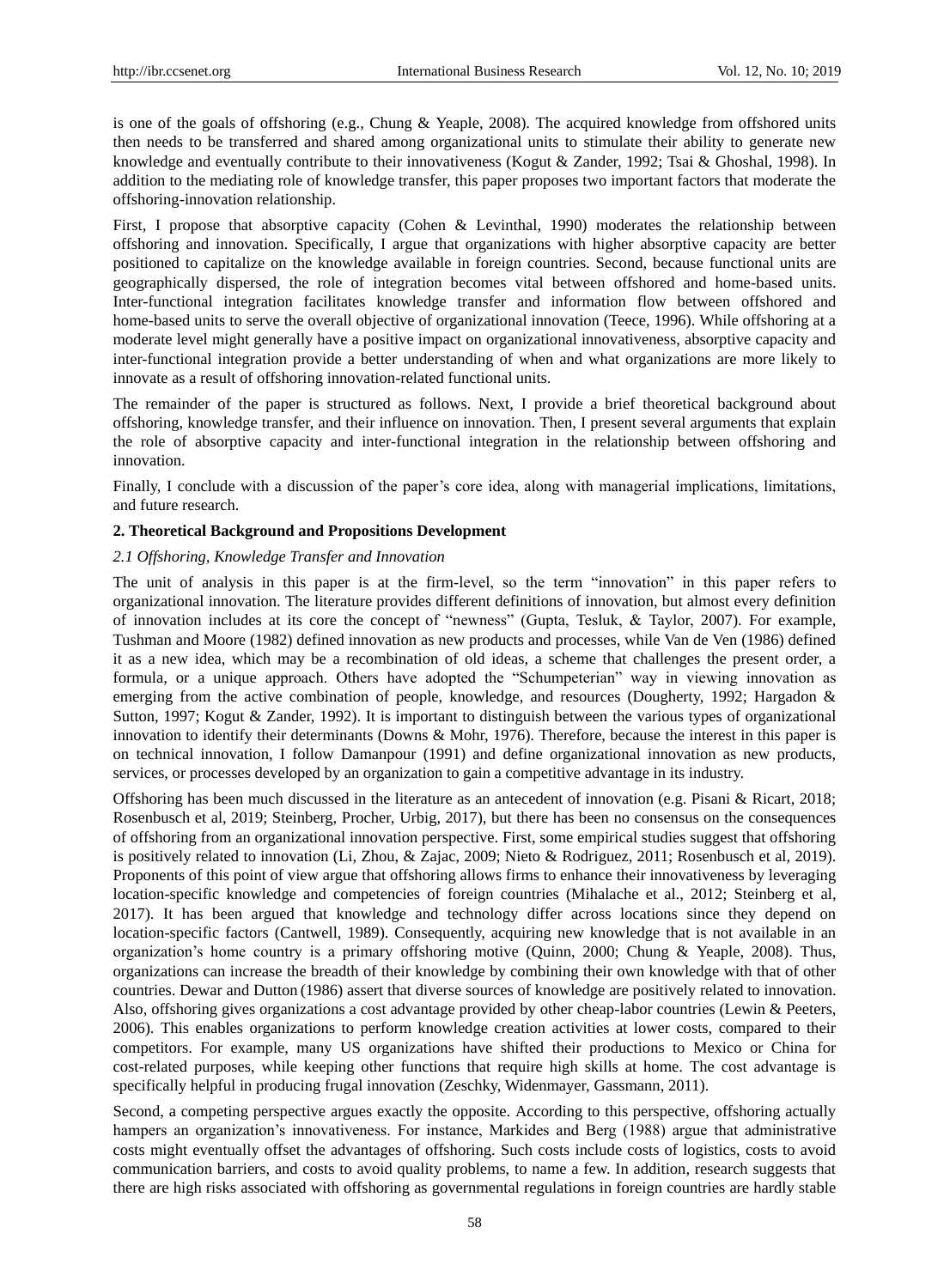and thus the advantages of offshoring are not guaranteed to last. Changes in the legal systems or labors' rights of the host country, for example, could ends an organization's offshoring plans before it is completed. Further, organizations could eventually lose their competitive advantage by transferring their know-how to firms in foreign countries. For example, Dell lost tremendously by giving up its expertise to ASUSTeK, a Taiwan-based electronic company that used to manufacture for Dell (Christensen, Grossman, & Hwang, 2009). Also, when multiple functions are performed in different countries, the process of knowledge transfer can be burdened by geographical, cultural, and institutional barriers (Kotabe, 1990; Lane & Lubatkin, 1998).

#### Contributing to the ongoing debate, Mihalache et al. (2012) suggest that the

relationship between offshoring and innovation is curvilinear, arguing that offshoring is beneficial to an extent, and after that, it hampers innovation due to factors related to coordinating all the offshored functions with the home-based functions along with other administrative and financial hurdles. The literature shows that organizations tend to offshore part of their primary functions mainly for two reasons. First, they look for cost advantages provided by cheap-labor countries (Lewin & Peeters, 2006). Second, they seek access to specific knowledge not available in their home country (Cantwell, 1994; Chung & Yeaple, 2008; Quinn, 2000). Thus, consistent with Mihalache et al (2012), I propose the following:

#### *Proposition 1: There is an inverted U-shaped relationship between offshoring and organizational innovation.*

This suggests that organizations are more likely to benefit from offshoring when they possess elements that enable them to acquire, transfer the knowledge and integrate it with home-based units. The literature shows that absorptive capacity and inter-functional integration are significant attributes of knowledge acquisition and transfer (Cohen & Levinthal, 1990; Kogut & Zander, 1992). I discuss below the influence of both factors in the offshoring-innovation relationship.

### *2.2 Absorptive Capacity*

The extent to which an organization benefits from the knowledge it is exposed to in foreign countries depends on its ability to exploit and use it. Cohen and Levinthal (1990) introduced the term "absorptive capacity" to describe an organization's ability to recognize the value of new information, assimilate it, and apply it to commercial ends. They argue that the ability to exploit external knowledge is a critical component of innovation capabilities. They emphasize that an organization's absorptive capacity is a byproduct of the level of existing related knowledge and that it can be increased by investing in R&D. Thus, because acquiring new knowledge is a primary objective of offshoring, organizations with higher absorptive capacity are more suited to capitalize on newly acquired knowledge and to generate new ideas or products. That is, organizations with existing knowledge related to the desired knowledge in the foreign country are more likely to innovate as a result of offshoring. Additionally, as a major factor in organizational learning (Cohen & Levinthal, 1990; Lane & Lubatkin, 1998), absorptive capacity is critical for organizations as they acquire new knowledge. The literature shows that high levels of absorptive capacity help organizations break the barrier of causal ambiguity associated with new knowledge (Inkpen, 2008). Therefore, I argue that without an acceptable level of absorptive capacity, organizations are less likely to benefit from knowledge acquired from offshoring, and hence, less likely to innovate. This is further supported by Szulanski (1996), which found that lack of absorptive capacity was a major barrier to knowledge transfer and learning. Therefore:

*Proposition 2: Absorptive capacity moderates the inverted U-shaped relationship between offshoring primary functions and organizational innovation in such a way that the positive effect of offshoring on innovation for an organization with higher levels of absorptive capacity is stronger than an organization with lower levels of absorptive capacity.*

#### *2.3 Inter-functional Integration*

Inter-functional integration, also known as "intra-organizational integration" or "internal integration," refers to the coordination, collaboration and communication among functional areas within the organization (Basnet, 2013; Griffin & Hauser, 1996; Kahn, 1996; Teece, 1996). Prior research in the literature of organization theory, strategic management, and supply chain management has linked inter-functional integration to innovation and high performance (e.g., Millson, 2015; Pisano & Teece, 1988; Kahn, 1996; Teece, 1996). Kahn (1996) argues that new product development is a result of successful interaction and collaboration among functional units. Moreover, Teece (1996) suggests that integration, by facilitating the flow of information among functional units, helps organizations' innovativeness. The necessity of inter-functional integration becomes even more important when an organization offshore some of its primary functions, due to geographical distances between offshored and home-based functional units.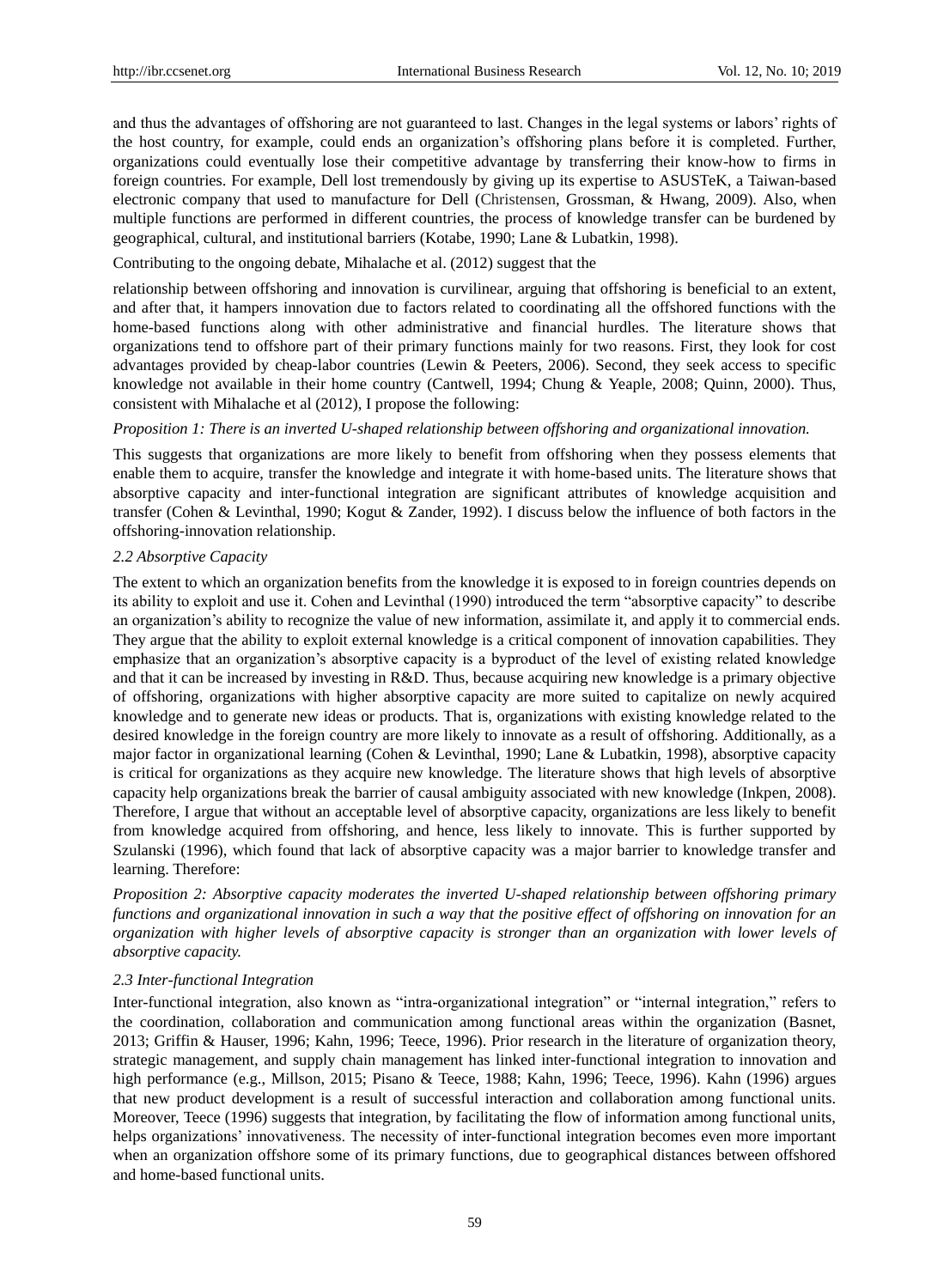The coordination among functional units in multinational firms is one of the most critical issues that, if not managed effectively, could negatively affect firms' innovativeness (Kotabe, 1990). Farrell, Laboissiere and Rosenfeld (2006) infer that the process necessary for coordinating globally dispersed functional units is a major managerial challenge. Moreover, Mihalache et al. (2012) argue that too much offshoring can dampen firm innovativeness since the geographical disaggregation of functions can make the integration of knowledge more difficult.

Based on the aforementioned arguments, I propose that inter-functional integration moderates the relationship between offshoring and innovation. That is, in a moderate level of offshoring, the higher the inter-functional integration in an organization, the more innovative the organization is.

*Proposition 3: Inter-functional integration moderates the inverted U-shaped relationship between offshoring primary functions and organizational innovation in such a way that the positive effect of offshoring on innovation for an organization with higher levels of inter-functional integration is stronger than an organization with lower levels of inter- functional integration.*

Figure 1 below shows the proposed relationship between offshoring and organizational innovation, and the moderating roles of absorptive capacity and inter-functional integration.



Figure 1. The Mediating Role of knowledge transfer and The Moderating Roles Of Absorptive Capacity and Inter-functional Integration In The Relationship Between Offshoring and Innovation

#### **3. Discussion and Conclusion**

Despite the rich literature of the offshoring-innovation relationship, the consequences of offshoring have not been agreed upon. Some studies show a positive relationship, in which offshoring primary functions is found to increase organizations' innovativeness. On the other hand, other studies conclude that, with the increase of administrative costs and the difficulty of integrating offshored and home-based units, offshoring primary functions is negatively related to innovation. Building on a study by Mihalache et al. (2012), in which they suggest a curvilinear relationship between offshoring and innovation, this paper contributes to the literatures of offshoring, and innovation by discussing the moderating roles of absorptive capacity and inter-functional integration. Thus, the paper gives an explanation of what attributes could help organizations to fully benefit from relocating primary functions to foreign countries as part of their innovation plans.

In addition to the theoretical contributions, the paper provides some managerial implications. Generally, this paper supports the argument that offshoring primary functions can help organizational innovativeness when offshoring is limited to a certain extent (Mihalache et al., 2012). The main managerial implication of this paper, however, is that it explains how organizations can better benefit from relocating primary functions. One of the primary objectives of offshoring is to acquire new knowledge from a foreign country (Steinberg et al, 2017). Therefore, managers should invest in R&D to increase their absorptive capacity, as the latter enhances organizations' abilities to assimilate new knowledge gathered from foreign countries, and to eventually transfer it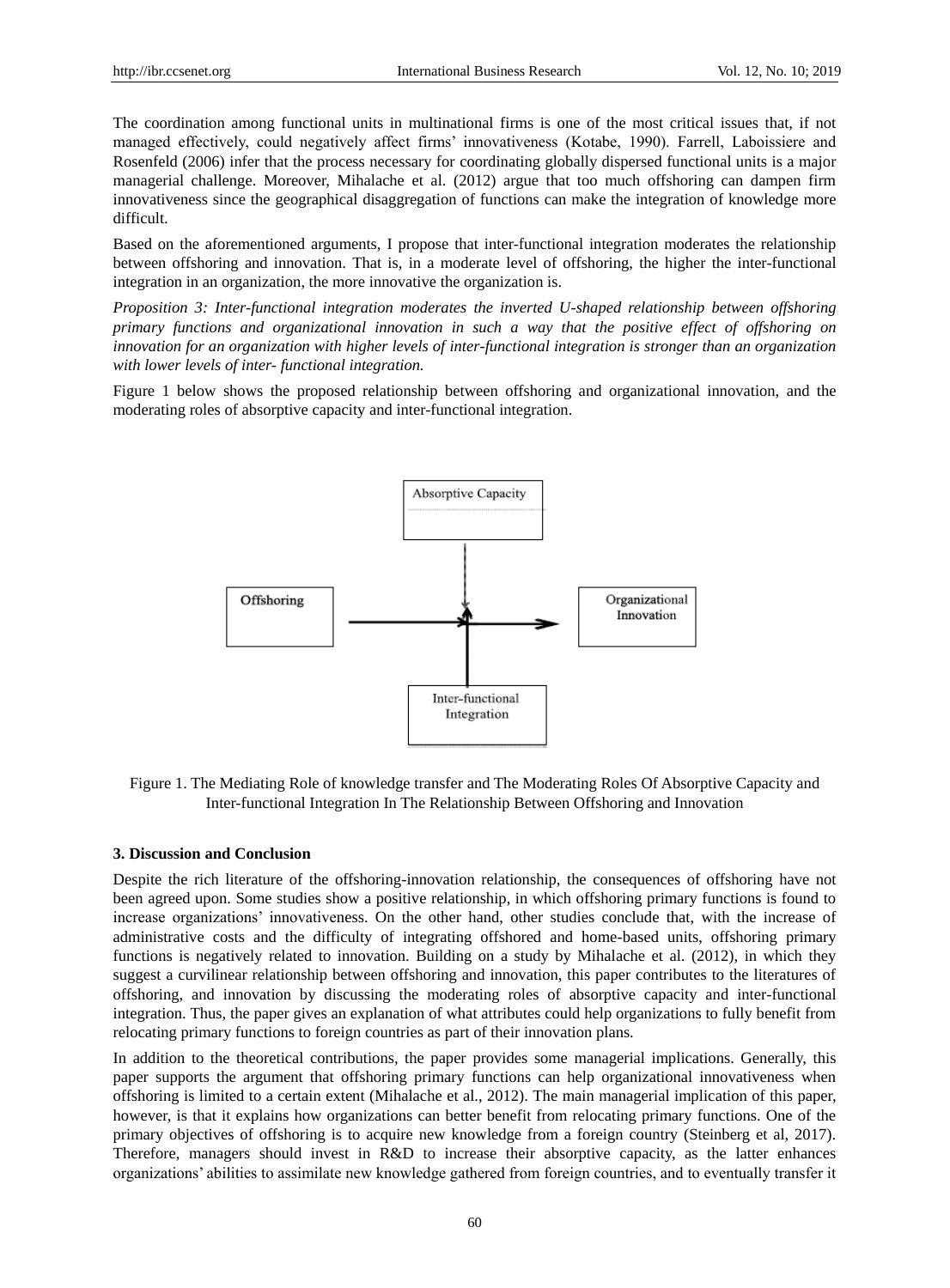to commercial ends. Further, it suggests that organizations should implement an effective integration system among its functional units. Additionally, because offshoring results in functional units operating from different countries, inter-functional integration becomes necessary for organizations to coordinate their innovative activities. Inter-integration can be improved by an organizational culture that supports collaboration and communication among functional units, as well as by investing in technology that assists the coordination among them (Inkpen, 2008). While this paper deepens our understanding of the offshoring-innovation relationship, there are other areas that future research can address to further contribute to the literature on offshoring and innovation.

First, future research should empirically examine the propositions of this paper to support or refute its arguments. While the extant paper presents arguments that support its main propositions, empirical examination should validate the points raised in this paper. Second, although recent research has examined different moderators, such as institutional factors (Pisani & Ricart, 2018; Rosenbusch et al, 2019), future research might be directed to discuss the impact of other organizational or environmental factors that could also affect the innovation consequences of offshoring. The literature shows several environmental factors that might have an influence on the offshoring-innovation relationship. For example, when offshoring, organizations face the high risk of instability in governmental regulations in foreign countries (Markides & Berg, 1988). Moreover, organizations must deal with other geographical, cultural, economical, and institutional barriers that might affect their offshoring strategies (Lane & Lubatkin, 1998; Markides & Berg, 1988). Therefore, future research studying the moderating role of such environmental factors in the offshoring-innovation relationship would shed some light on this relatively ambiguous relationship.

#### **References**

- Basnet, C. (2013). The measurement of internal supply chain integration. *Management Research Review*, *36,* 153-172. https://doi.org/10.1108/01409171311292252
- Cantwell, J. (1989). *Technological Innovation and Multinational Corporations*. Basil Blackwell: Oxford, UK.
- Cantwell, J. (1994). *Transnational Corporations and Innovation Activities*. Routledge, London, UK.
- Christensen, C. M., Grossman, J. H., & Hwang, J. (2009). *The innovator's prescription: a disruptive solution for health care*, McGraw-Hill, New York, NY.
- Chung, W., & Yeaple, S. (2008). International knowledge sourcing: evidence from U.S. firms expanding abroad. *Strategic Management Journal,* 29, 1207-1224. https://doi.org/10.1002/smj.706
- Cohen, W. M., & Levinthal, D. A. (1990). Absorptive capacity: A new perspective on learning and innovation. *Administrative Science Quarterly*, *35,* 128-152. https://doi.org/10.2307/2393553
- Damanpour, F. (1991). Organizational innovation: A meta-analysis of effects of determinants and moderators. *Academy of Management Journal, 34,* 555-590. https://doi.org/10.5465/256406
- Dewar, R., & Dutton, J. E. (1986). The adoption of radical and incremental innovation: an empirical analysis. *Management Science, 32,* 1422-1433. https://doi.org/10.1287/mnsc.32.11.1422
- Doh, J. (2005). Offshore outsourcing: implications for international business and strategic management theory and practice. *Journal of Management Studies, 42*(3), 695-704. https://doi.org/10.1111/j.1467-6486.2005.00515.x
- Dougherty, D. (1992). A practice-centered model of organizational renewal through product innovation. *Strategic Management Journal*, *Special Issue 13,* 77-92. https://doi.org/10.1002/smj.4250131007
- Downs, G. W., & Mobr, L. B. (1976). Conceptual issues in the study of innovation. *Administrative Science Quarterly, 21,* 700-714. https://doi.org/10.2307/2391725
- Farrell, D. (2005). Offshoring: value creation through economic change. *Journal of Management Studies*, *42,*  675-683. https://doi.org/10.1111/j.1467-6486.2005.00513.x
- Farrell, D., Laboissiere, M. A., & Rosenfeld, J. (2006). Sizing the emerging global labor market: Rational behavior from both companies and countries can help it work more efficiently. *Academy of Management Perspectives, 20,* 23-34. https://doi.org/10.5465/amp.2006.23270304
- Griffin, A., & Hauser, J. R. (1996). Integrating R&D and marketing: a review and analysis of the literature. *Journal of Product Innovation Management*, *13*, 191-215. https://doi.org/10.1111/1540-5885.1330191
- Gupta, A. K., Tesluk, P. E., & Taylor, S. M. (2007). Innovation at and across multiple levels of analysis. *Organization Science, 18,* 889-897. https://doi.org/10.1287/orsc.1070.0337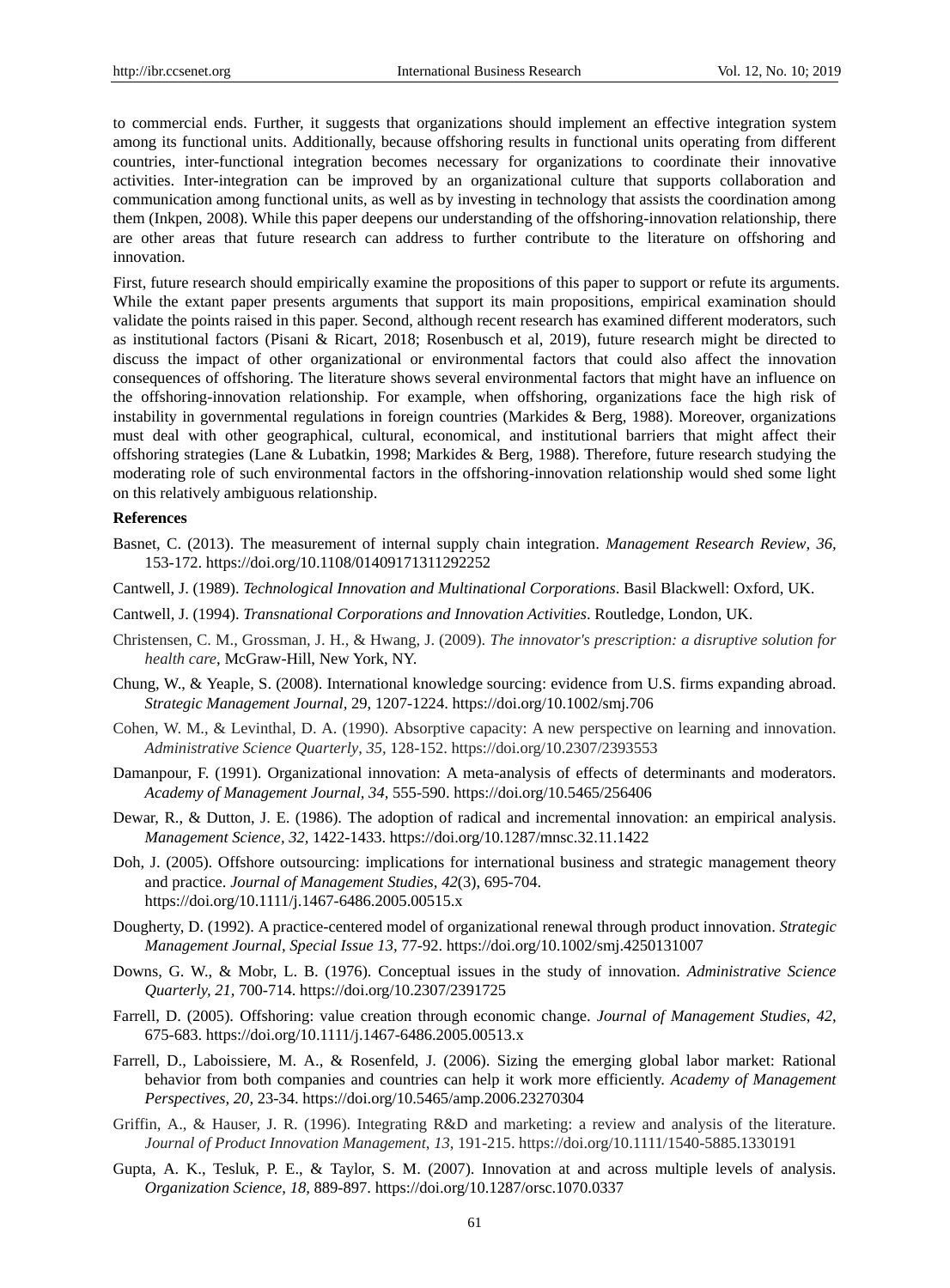- Hargadon, A., & Sutton, R. I. (1997). Technology brokering and innovation in a product development firm. *Administrative Science Quarterly, 42,* 716-749. https://doi.org/10.1287/orsc.1070.0337
- Inkpen, A. (2008). Knowledge transfer and international joint ventures: the case of NUMMI and General Motors. *Strategic Management Journal, 29,* 447-453. https://doi.org/10.1002/smj.663
- Kahn, K. B. (1996). Interdepartmental integration: A definition with implications for product development performance. *The Journal of Product Innovation Management, 13,* 137-151*.* https://doi.org/10.1111/1540-5885.1320137
- Kenney, M., Massini, S., & Murtha, T. P. (2009). Offshoring administrative and technical work: new fields for understanding the global enterprise. *Journal of International Business Studies, 40,* 887-900. https://doi.org/10.1057/jibs.2009.22
- Kogut, B., & Zander, U. (1992). Knowledge of the firm, combinative capabilities and the replication of technology. *Organization Science, 3,* 383-397. https://doi.org/10.1287/orsc.3.3.383
- Kotabe, M. (1990). The relationship between offshore sourcing and innovativeness of U.S. multinational firms: an empirical investigation. *Journal of International Business Studies, 21,* 623-638. https://doi.org/10.1057/palgrave.jibs.8490344
- Lane, P., J., & Lubatkin, M. (1998). Relative absorptive capacity and inter- organizational learning. *Strategic Management Journal, 19,* 61-77. https://doi.org/10.1002/(SICI)1097-0266(199805)19:5<461::AID-SMJ953>3.3.CO;2-C
- Lewin, A., & Peeters, C. (2006). Offshoring work: business hype or the onset of fundamental transformation? *Long Range Planning, 39,* 221-239. https://doi.org/10.1016/j.lrp.2006.07.009
- Lewin, A., Massini, S., & Peeters, C. (2009). Why are companies offshoring innovation? The emerging global race for talent. *Journal of International Busines Studies, 40,* 901-925. https://doi.org/10.1057/jibs.2008.92
- Li, J., Zhou, C., & Zajac, E. J. (2009). Control, collaboration, and productivity in international joint ventures: theory and evidence. *Strategic Management Journal, 30,* 865-884. https://doi.org/10.1002/smj.771
- Markides, C. C., & Berg, N. (1988). Manufacturing offshore is bad business. *Harvard Business Review,* 66, 113-120.
- Mihalache, O. R., Justin, J. J. P. J., Frans, A. J., Van, D. B., & Henk, W. V. (2012). Offshoring and firm innovation: The moderating role of top management team attributes. *Strategic Management Journal, 33,* 1480-1498. https://doi.org/10.1002/smj.1983
- Millson, M. R. (2015). Exploring the nonlinear impact of organizational integration on new product market success. *Journal of Product Innovation Management*, *32,* 279-289. https://doi.org/10.1111/jpim.12243
- Nelson, R. R., & Winter, S. C. (1982). *An evolutionary theory of economic change*. Cambridge, MA: Harvard University Press.
- Nieto, M. J., & Rodr guez, A. (2011). Offshoring of R&D: Looking abroad to improve innovation performance. *Journal of International Business Studies, 42,* 345-361. https://doi.org/10.1057/jibs.2010.59
- Pisani, N., & Ricart, J. E. (2018). Offshoring innovation to emerging countries: The effects of IP protection and cultural differences on firms' decision to augment versus exploit home-base-knowledge. *Management International Review*, *58,* 871-909. https://doi.org/10.1007/s11575-018-0362-2
- Pisano, G, R. M., & Teece D. J. (1988). Joint ventures and collaborative arrangements in the telecommunications equipment industry. In International Collaborative Ventures in U.S. Manufacturing. Mowery DC (ed). Ballinger: Cambridge, MA: 183-222.
- Porter, M. E. (1985). Competitive Advantage. Free Press, New York.
- Quinn, J. (2000). Outsourcing innovation: the new engine of growth. *Sloan Management Review, 41,* 13-28.
- Rosenbusch, N., Gusenbauer, M., Hatak, I., Fink, M., & Meyer, K. E. (2019). Innovation Offshoring, Institutional Context and Innovation Performance: A Meta‐Analysis. *Journal of Management Studies*, *56,*  203-233. https://doi.org/10.1111/joms.12407
- Steinberg, P. J., Procher, V. D., & Urbig, D. (2017). Too much or too little of R&D offshoring: The impact of captive offshoring and contract offshoring on innovation performance. *Research Policy*, *46*, 1810-1823. https://doi.org/10.1016/j.respol.2017.08.008